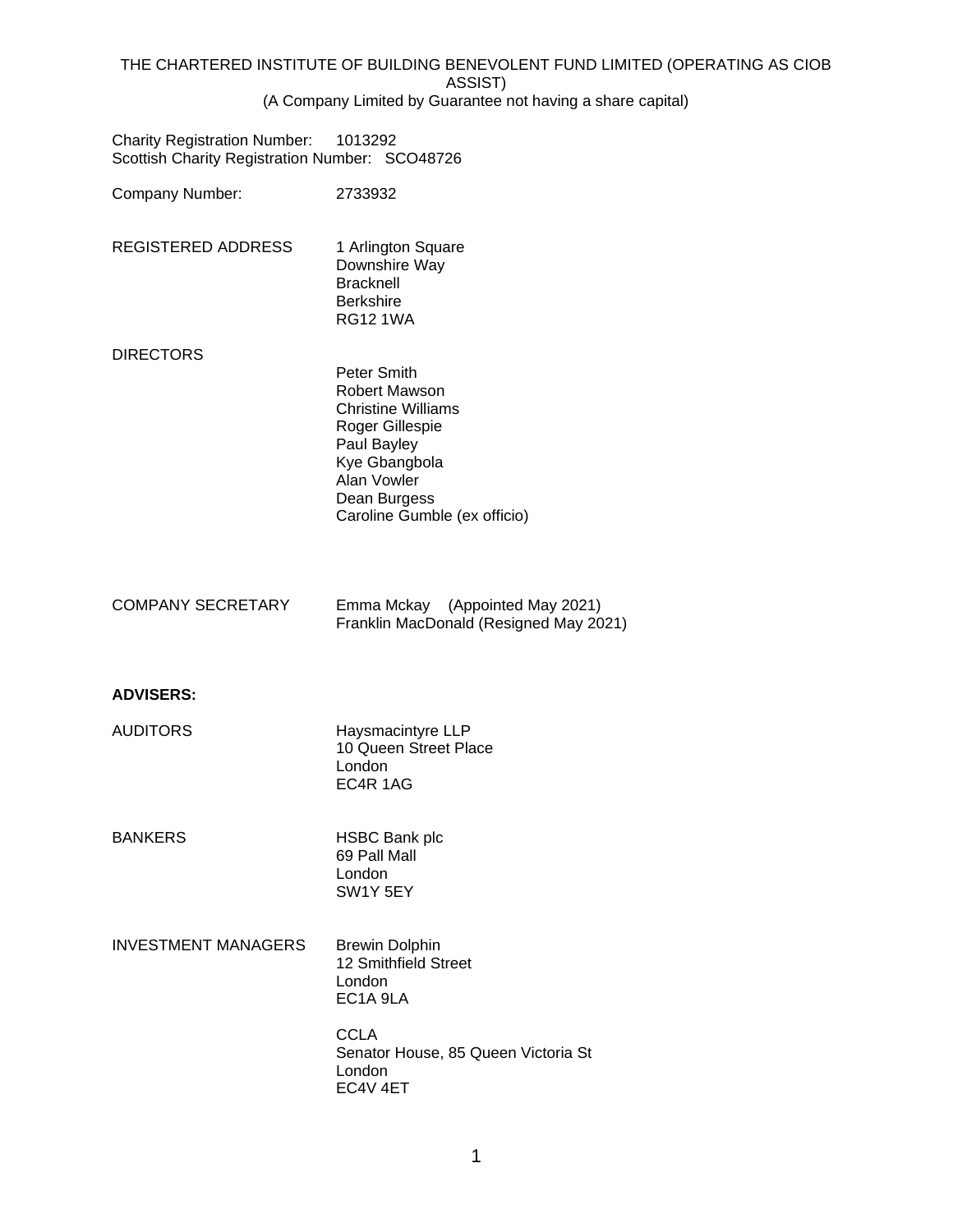### (A Company Limited by Guarantee not having a share capital)

## **Report of the Directors and Trustees for the year ended 31 December 2021**

The Directors, who are also the Trustees of the Company, present their report and the audited financial statements for the year ended 31 December 2021. The audited financial statements which form part of this report, comply with the Charities Act Accounting Rules, Financial Reporting Standard (FRS) 102 and Charities Statement of Recommended Practice (SORP) Accounting & Reporting by Charities (Second Edition, effective 1 January 2019).

# **Governing Document**

The Chartered Institute of Building Benevolent Fund (The Benevolent Fund) which operates as CIOB Assist is a Company Limited by Guarantee, registered in England and Wales number 2733932, and governed by Articles of Association incorporated 23 July 1992, as amended and adopted by a special resolution passed 26 June 2018. It is a registered charity in England & Wales number 1013292, and a Registered Charity in Scotland number 048726.

The Fund has been established to continue and develop the charitable work and provide for those that may fall within the classes of beneficiaries covered by the objects of this Association which are: The gratuitous relief by means of financial or other assistance of necessitous persons who are from time to time or have been Fellows, Members, Honorary Fellows, Licentiates, Incorporates, Associates, Graduates, Students or affiliates of The Chartered Institute of Building (CIOB) as the same are defined in the byelaws thereof.

#### **Organisation & Management**

The Board of Directors who are also its Trustees manage The Benevolent Fund; the names of those who served in 2021 are shown on page 1. They are normally elected at the Annual General Meeting; each year a proportion retire by rotation in accordance with the Articles but are eligible for re-election.

The Board meets in March, June and October of each year.

## **Trustees Induction and Training**

The Board will consider and initiate appropriate Induction and Training programmes in accord with its conduct of The CIOB Benevolent Fund. Trustees will undertake periodic training in order to be adequately informed regarding their responsibilities and to maintain best practice governance.

The Fund's Trustees receive no remuneration in connection with their duties but they are eligible for and do claim reimbursement for their reasonable travel expenses.

The Trustees maintain overall responsibility for stewardship. Day-to-day responsibility for the management of the service is delegated to the Secretary.

#### **Connected Charities**

There were no connected charities although CIOB, which is a charity, provides administrative support. The majority of donors are members of CIOB.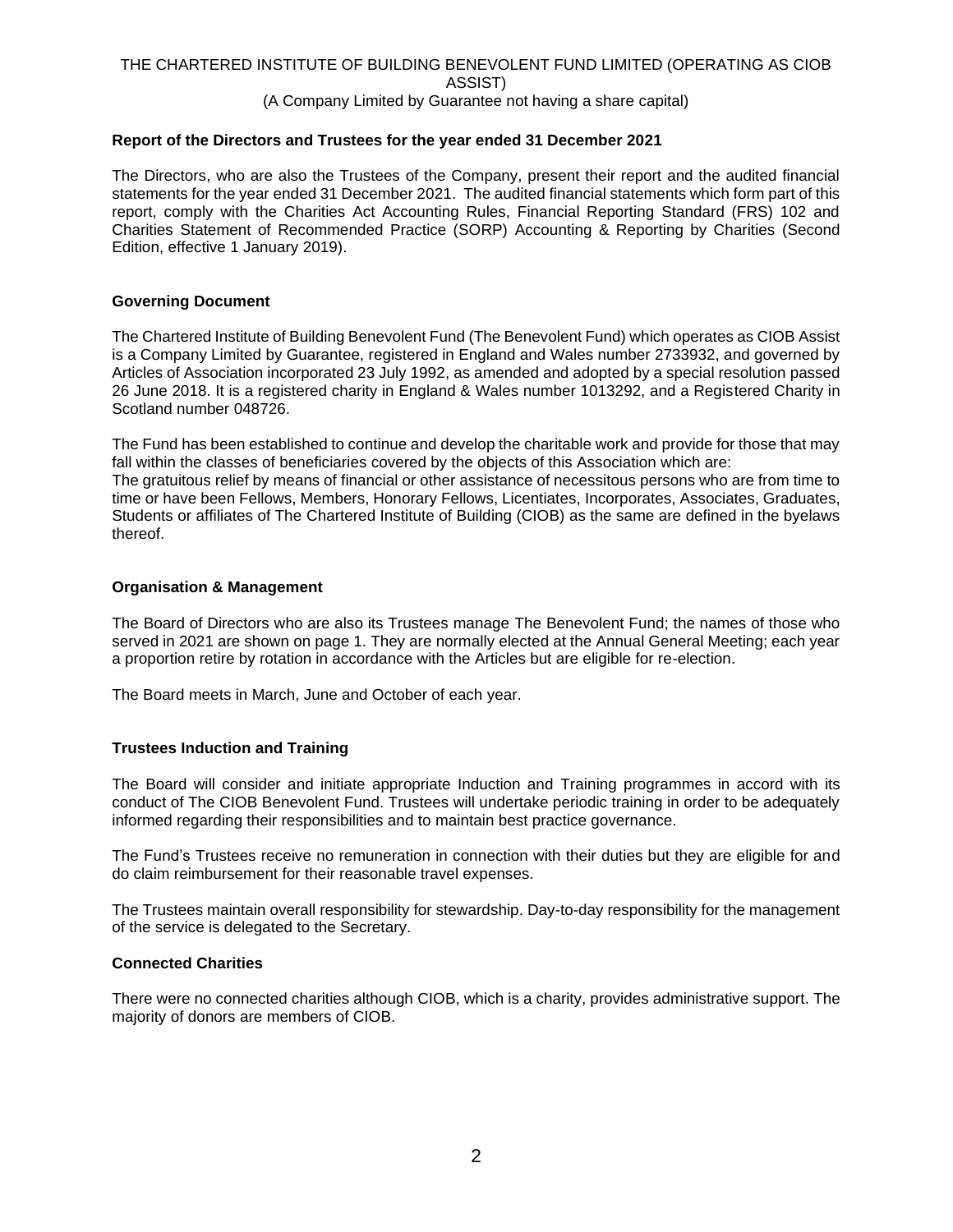# **Report of the Directors and Trustees for the year ended 31 December 2021 (continued)**

## **Principal Aims and Objectives**

Our charity's purposes are as set out in the objects contained in the company's Memorandum of Association and are:

- To continue to develop the charitable work for the Beneficiaries who are covered by the objects of the Association
- To provide gratuitous relief by way of financial and other assistance to Beneficiaries

# **Mission Statement**

Our mission is to provide advice, practical assistance, and financial support to CIOB members, their families and members of CIOB staff who seek the services of The Benevolent Fund during times of need.

We aim to achieve our mission by:

- Being explicit and pro-active by informing and encouraging potential beneficiaries who might benefit to access and use the service
- Providing all possible advice, support and assistance to those who approach the Benevolent Fund for help and guidance

## **Principal Activities**

The principal activities embrace provision of advice, practical support and financial support to CIOB members, their families and CIOB staff members. This activity is managed by way of a telephone advisory service augmented by information and further support delivered by way of email communication, internetbased publicity and publications.

Financial assistance to help with day-to-day household costs as well as one-off expenditure is provided by welfare grants. The service is 'demand-led', with resources being utilised to reflect the variable demands upon the service. This flexibility ensures resources are sufficient to meet the needs of beneficiaries at all times.

## **Public Benefit**

Trustees of The Benevolent Fund are cognisant of the Charity Commission guidance regarding charities and public benefit. The Trustees consider that its charitable purpose is as defined by the Charities Act 2011 (as amended), for the relief of hardship. It demonstrates public benefit by providing financial and other assistance to past and present CIOB members, their families (and former members of organisations that have merged with the CIOB) and members of CIOB staff that have encountered difficulties during their lives.

There is potential for over 100,000 people to seek the services of The Benevolent Fund. Financial assistance is provided at the discretion of Trustees in accord with specific parameters and by reference to the needs and circumstances of individual applicants.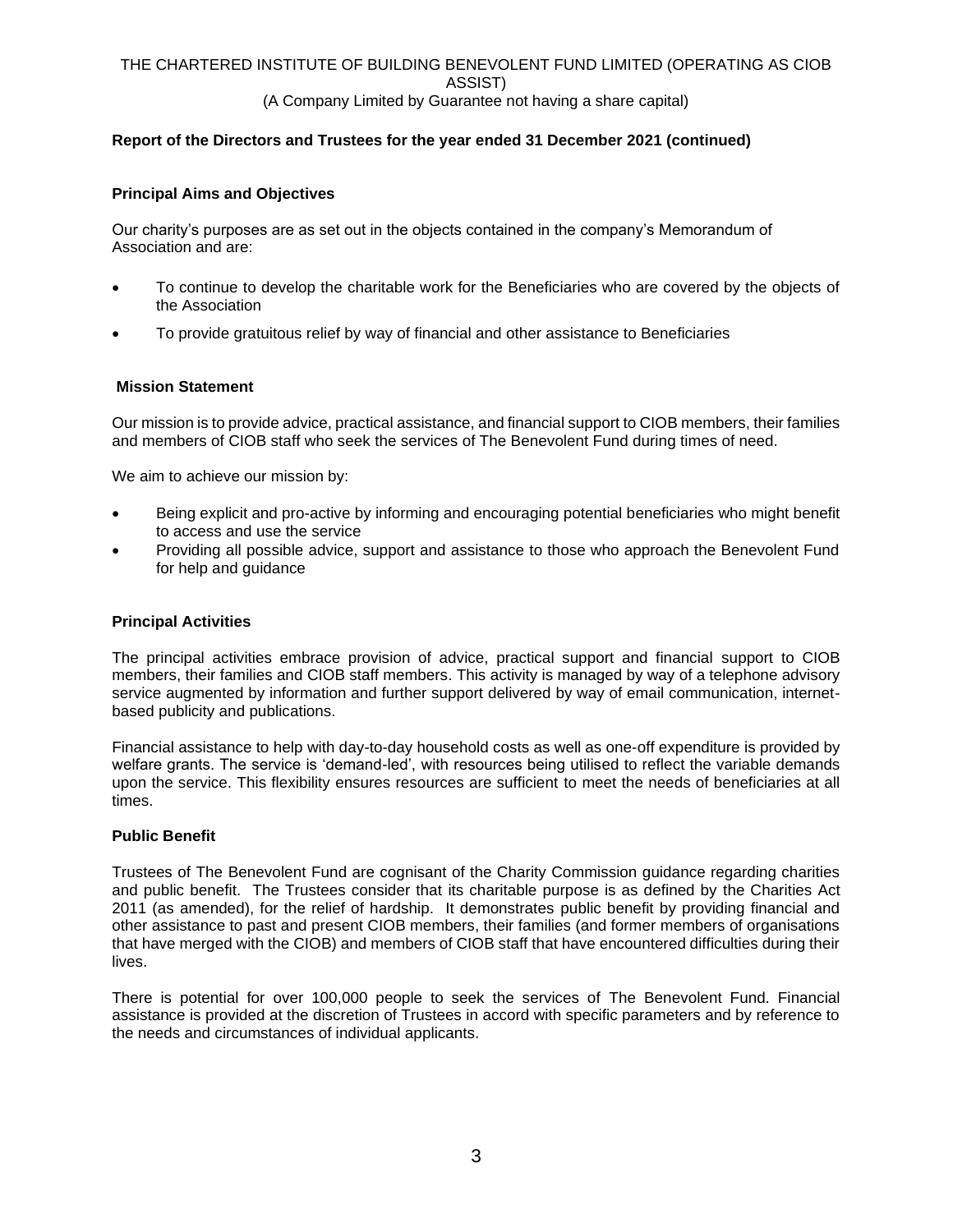# (A Company Limited by Guarantee not having a share capital)

# **Report of the Directors and Trustees for the year ended 31 December 2021 (continued)**

## **Principal Funding Sources**

The Benevolent Fund is mainly dependent upon funding by voluntary donations and locally based fundraising events from members and other supporters in the construction industry.

Additional income by way of Gift Aid is reclaimed within the legal framework of HMRC Reliefs for registered charities as well as investment income.

# **Review of Activities & Achievements in 2021**

The service was completed a strategic review in September 2021 and was rebranded from CIOB Benevolent Fund to CIOB Assist. We believe this better reflects the wider support offered to members, staff and their families and is more accessible and recognisable as being connected to CIOB.

CIOB Assist received 302 unique enquiries in 2021 (2020:236). In most cases, enquiries were received from members facing financial difficulties due to ill-health or unemployment. We provided support and financial help to members struggling with day to day living costs and signposted debt and benefit advice where appropriate as well as other relevant support agencies.

Direct financial support of £53,588 (2020: £55,576) was provided in financial aid to beneficiaries worldwide. The Trustees reviewed numerous applications for financial assistance and considered each on a case-bycase basis and by reference to broad criteria set out within a Grant Assistance Review. Each application with supporting evidence was considered carefully by the Trustees, all of whom contributed to the collective decision-making process.

We also offer members, staff and their family's access to support for their wellbeing and mental health. This key provision offers personalised assessments and tailored therapeutic support, all of which is provided by AnxietyUK and financed by CIOB Assist.

Our new website sets out detailed information regarding the service available to members and their families. The process for seeking financial assistance or therapy is clear and accessible to all. Assistance is offered for anyone requiring support to apply and we signpost helpline telephone numbers.

Our members are professionals, unaccustomed to asking for help. We take pride in the service that we offer to members, staff and their families globally, and work hard to promote the support on offer and ensure we are approachable and easily accessible to all. We increased our social media content and reach, published a promotional video and created posters and distributed to our committee members and company contacts to encourage members needing support to contact us.

Income is generated primarily from donations from members when paying their renewal fees, we also launched a new donation platform to enable members to donate quickly and easily outside of the members' portal as well as create fundraising pages and make a donation in memory of a loved one.

We created a gift aid campaign to encourage eligible donators in the UK to sign a gift aid declaration which resulted in over £7,000 income from donations in the last 4 years being claimed back from HMRC, this is included in the £11,470 shown in note 3.

Our Trustees and staff attended Equality, Diversity and Inclusion Training and the CIOB Assist Manager attended Mental Health First Aid training as the first point of contact for applicants.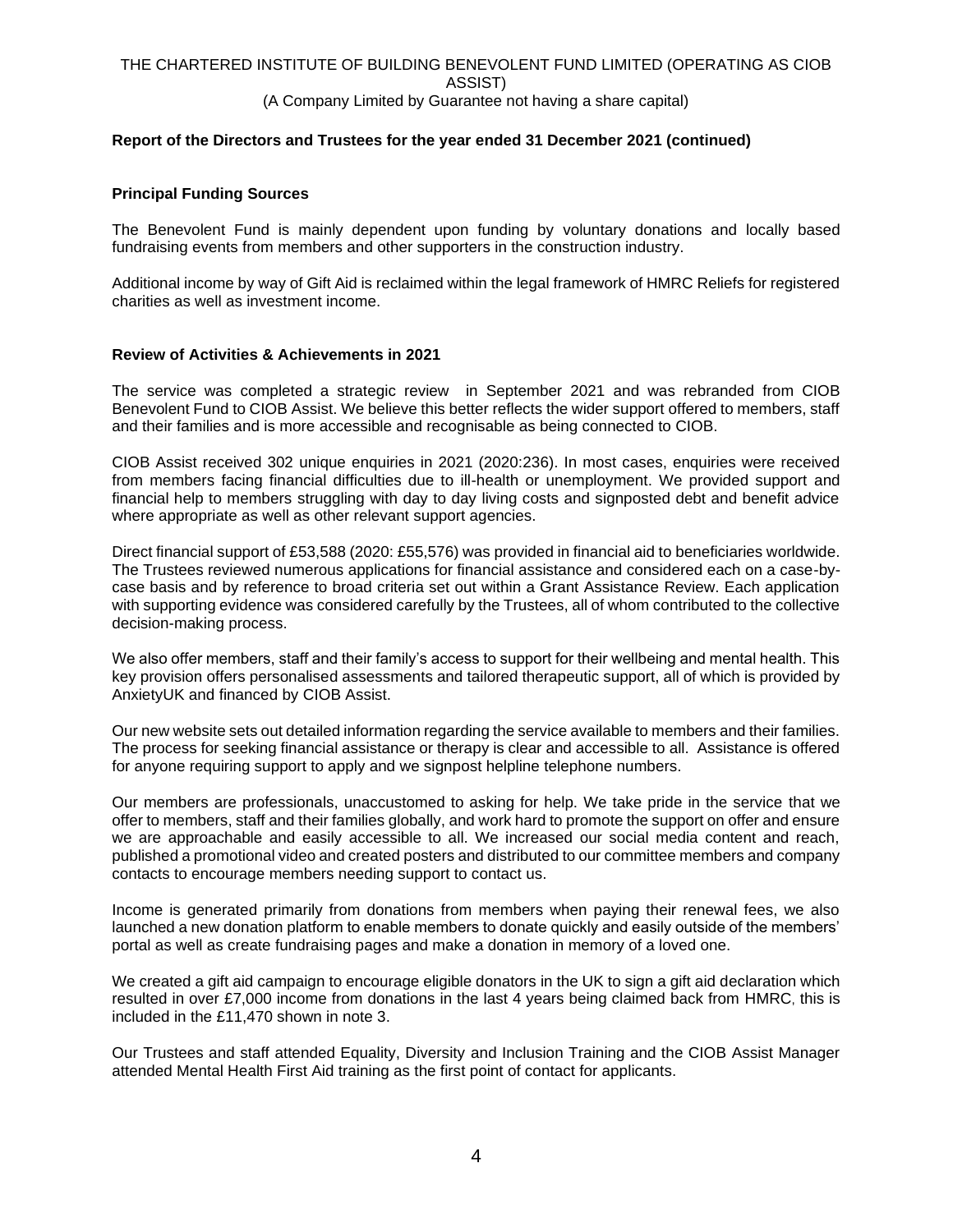# (A Company Limited by Guarantee not having a share capital)

# **Future Plans & Developments**

Following our strategic review, rebrand and launch in 2021, the Board of Trustees will continue to review and broaden the range of support offered. Having moved all of our data online we can easily identify trends and react to the demand from enquiries. We will continue to improve our marketing and digital presence to promote the support available by exploring opportunities such as the CIOB mobile app and QR codes to encourage donations at events. We will investigate a potential investment in tools to provide current, quality assured information on welfare issues such as employment, benefits, housing and debt.

# **Financial Results**

The activities of The Benevolent Fund for the year ended 31 December 2021 resulted in net expenditure of £69,468 (2020: £53,290).

Voluntary income from Members increased from £66,312 in 2020 to £67,290 in 2021 an increase of 1.5%. Direct charitable expenditure has increased from £130,145 in 2020 to £142,903 in 2021, an increase of 9%. Donations have increased as a result of our gift aid campaign to encourage eligible donators to sign up to gift aid. The increase in charitable expenditure is largely result of a full year of the partnership with Anxiety UK in providing direct mental health and wellbeing support along with some more complex financial support requirements as a result of the pandemic

The services of The Benevolent Fund are to a great extent 'demand led', as CIOB members are made fully aware of the available services and are invited to approach the Secretary if they are facing circumstances of difficulty or hardship. Provision of financial assistance is determined by the Board of Trustees at Meetings and by way of email communications between Meetings.

Overall, the market value of investments increased from £1,267,881 in 2020 to £1,412,583 in 2021.

## **Key management personnel remuneration**

The trustees consider the board of trustees as comprising the key management personnel of the charity in charge of directing and controlling the charity and running and operating the charity on a day-to-day basis. All trustees give of their time freely and no trustee remuneration was paid in the year. Details of trustee expenses and related party transactions are disclosed in note 8 to the accounts.

# **Grant making Policy**

Potential beneficiaries of The Benevolent Fund are past and present CIOB members and affiliates, their dependent families, and members of CIOB Staff in financial hardship.

Potential beneficiaries must complete an application form which is assessed against standard criteria to enable the Trustees to evaluate their eligibility for financial assistance.

## **Reserves Policy**

The Trustees have reviewed the reserves policy in line with the risk management process and assessed the level of reserves required. The financial risks have been reviewed and the Trustees have identified the main likely calls on reserves to be as follows:

- A significant increase in demand for financial assistance.
- A shortfall in donations.
- Cover the Fund's long-term financial assistance commitments
- Enable expenditure to be reduced through restructuring to deal with the fall of income if the need arises.
- Invest in the Fund's strategic objectives for the coming year.
- Cover a fall in investment values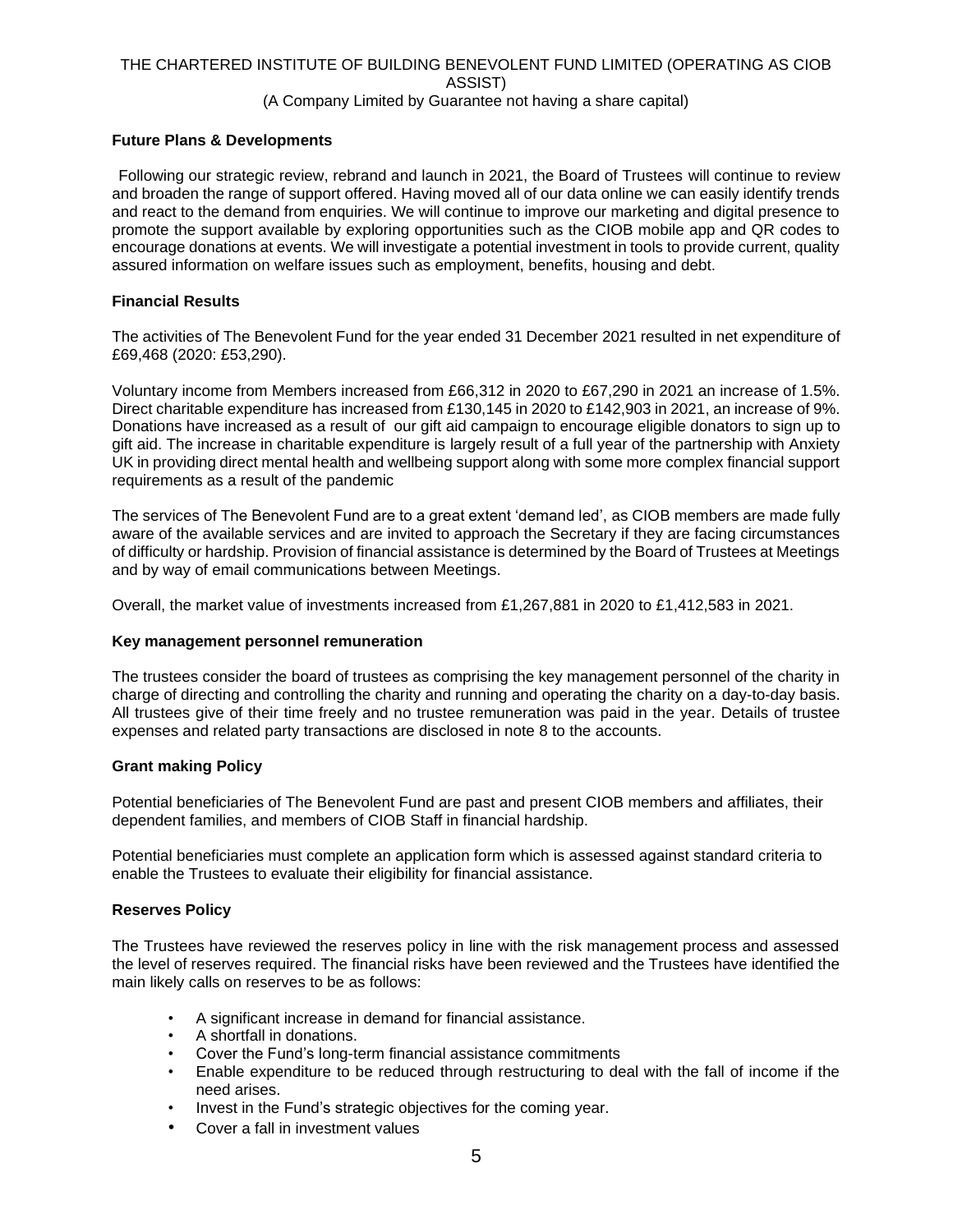(A Company Limited by Guarantee not having a share capital)

They have concluded that an appropriate level of reserves to deal with these scenarios is £400k. Total funds held by the Fund at 31 December 2021 were £1,306k (2020: £1,241k).

The current level of reserves therefore exceeds the reserves policy. The Fund plans to continue to invest these funds in developing the Fund, finding new ways to support beneficiaries and broadening engagement with the Fund.

Notwithstanding the present market value of invested resources, income by way of individual donations continues to decline. In the long-term, this is not sustainable. Measures will be developed that provide for members to engage with and use the Benevolent Fund and to support it by way of online donations.

## **Investment Policy**

The Trustees have agreed with Brewin Dolphin Investment Fund Managers the following investment strategy:

"Balanced in nature with a remit to pursue a growth policy, as market conditions may allow. Investments in gambling, tobacco and armament stocks are specifically prohibited as a matter of ethical investment policy".

## **Risk Management**

Periodically, the Trustees assess the major risks to which the charity is exposed, in particular those related to the operations and finances of the charity. The trustees are satisfied that provisions and safeguards are in place to minimise exposure to risks. Significant risks include the following:

- The evolving economic cycle could have an adverse impact on the volume of donations to the Benevolent Fund just as demands on its resources are maximised. The strategy is to continue to ensure that members are made aware of the benefits available and are encouraged to support it. Trustees also continue to monitor the criteria by which grant provision is made available, to ensure a prudent approach is maintained.
- The performance of financial investments might fall below acceptable levels. The Trustees review the investment strategy on a regular basis, to ensure it remains fit for purpose.

In addition, there are a variety of conditions or significant events which may occur, either within or outside of the control of the Benevolent Fund, such as:

- A sudden economic shock, with immediate adverse impact on both donations and applications
- Interrupted availability of the IT and support services, which are provided by CIOB. Reliance is currently placed on the adequacy of their back up and disaster recovery facilities, including breakdown of the communications environment between Falkirk and Bracknell, with consequent disruption.
- Higher than usual demand for general financial support, either at membership renewal time or at other times of the year.

Action to mitigate the main risks has been taken as follows:

The Trustees continue to review and to assess the financial position as regards donated income, with particular reference to ensuring members are made aware of the Benevolent Fund and are encouraged to both support it and to utilise it.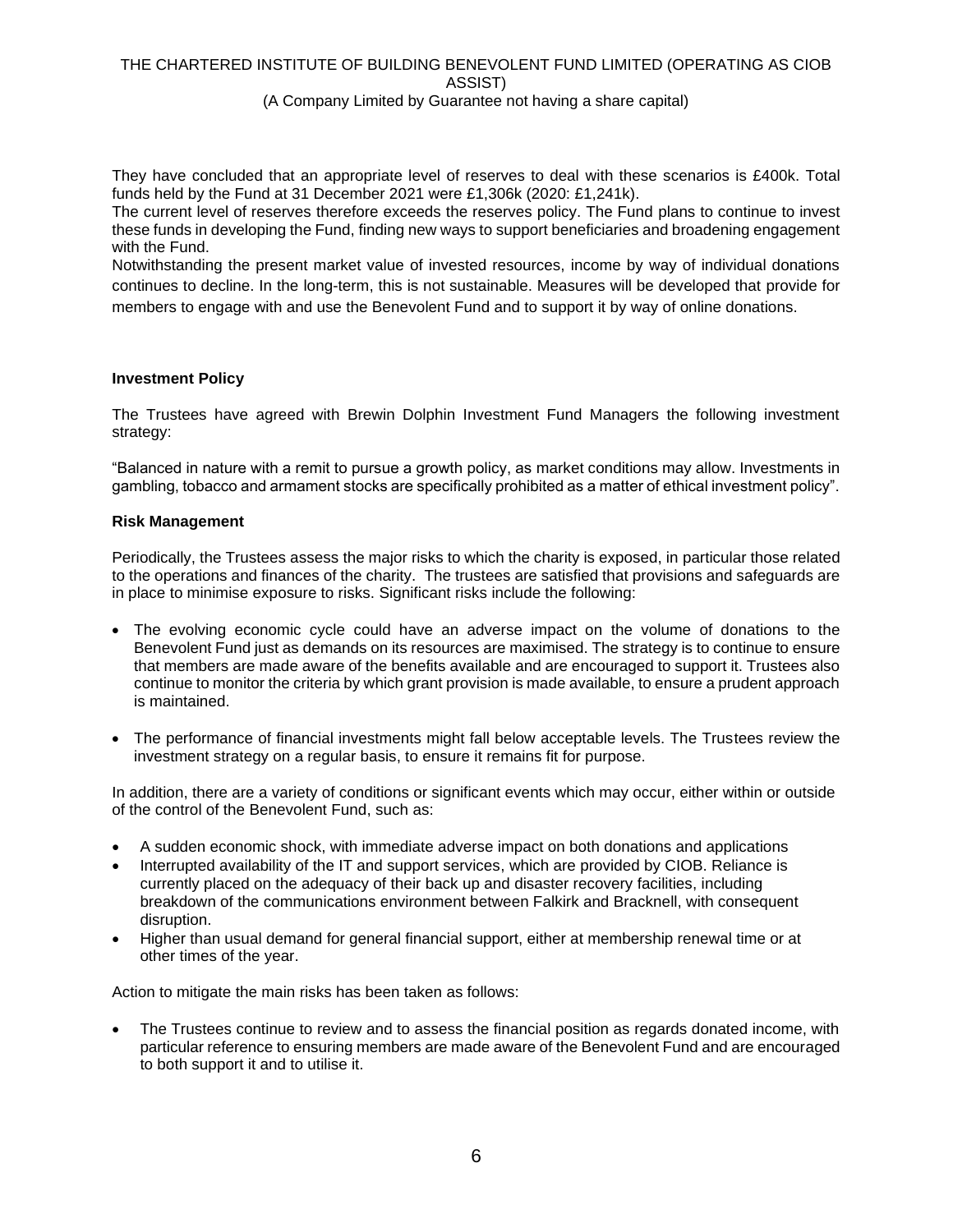# (A Company Limited by Guarantee not having a share capital)

- Trustees monitor expenditure by way of grants of financial assistance to ensure a prudent approach to provision of assistance is maintained, whilst ensuring that sufficient resources are retained for the future.
- The Trustees review the financial position as regards the performance of invested resources on a regular basis, at which time they also review their investment strategy.

# **Trustees' Responsibilities Statement**

The trustees (who are also directors of The Chartered Institute of Building Benevolent Fund Limited for the purposes of company law) are responsible for preparing the Trustees' Annual Report and the financial statements in accordance with applicable law and regulations.

Company law requires the trustees to prepare financial statements for each financial year. Under that law the trustees have elected to prepare the financial statements in accordance with United Kingdom Generally Accepted Accounting Practice (United Kingdom Accounting Standards and applicable law), including FRS 102 The Financial Reporting Standard applicable in the UK and Republic of Ireland. Under company law the trustees must not approve the financial statements unless they are satisfied that they give a true and fair view of the state of affairs of the charitable company and of the incoming resources and application of resources, including the income and expenditure, of the charitable company for that period. In preparing these financial statements, the trustees are required to:

- select suitable accounting policies and then apply them consistently;
- observe the methods and principles in the Charities SORP (FRS 102);
- make judgments and accounting estimates that are reasonable and prudent;
- prepare the financial statements on the going concern basis unless it is inappropriate to presume that the charitable company will continue in business.

The trustees are responsible for keeping adequate accounting records that are sufficient to show and explain the charitable company's transactions and disclose with reasonable accuracy at any time the financial position of the company and enable them to ensure that the financial statements comply with the Companies Act 2006. They are also responsible for safeguarding the assets of the charitable company and hence for taking reasonable steps for the prevention and detection of fraud and other irregularities.

The trustees confirm that:

- so far as each trustee is aware, there is no relevant audit information of which the charitable company's auditor is unaware; and
- the trustees have taken all the steps that they ought to have taken as trustees in order to make themselves aware of any relevant audit information and to establish that the charitable company's auditor is aware of that information.

The trustees are responsible for the maintenance and integrity of the corporate and financial information included on the charitable company's website. Legislation in the United Kingdom governing the preparation and dissemination of financial statements may differ from legislation in other jurisdictions.

On behalf of the Board

Peter Smith Chairman of Trustees

Date: 29 March 2022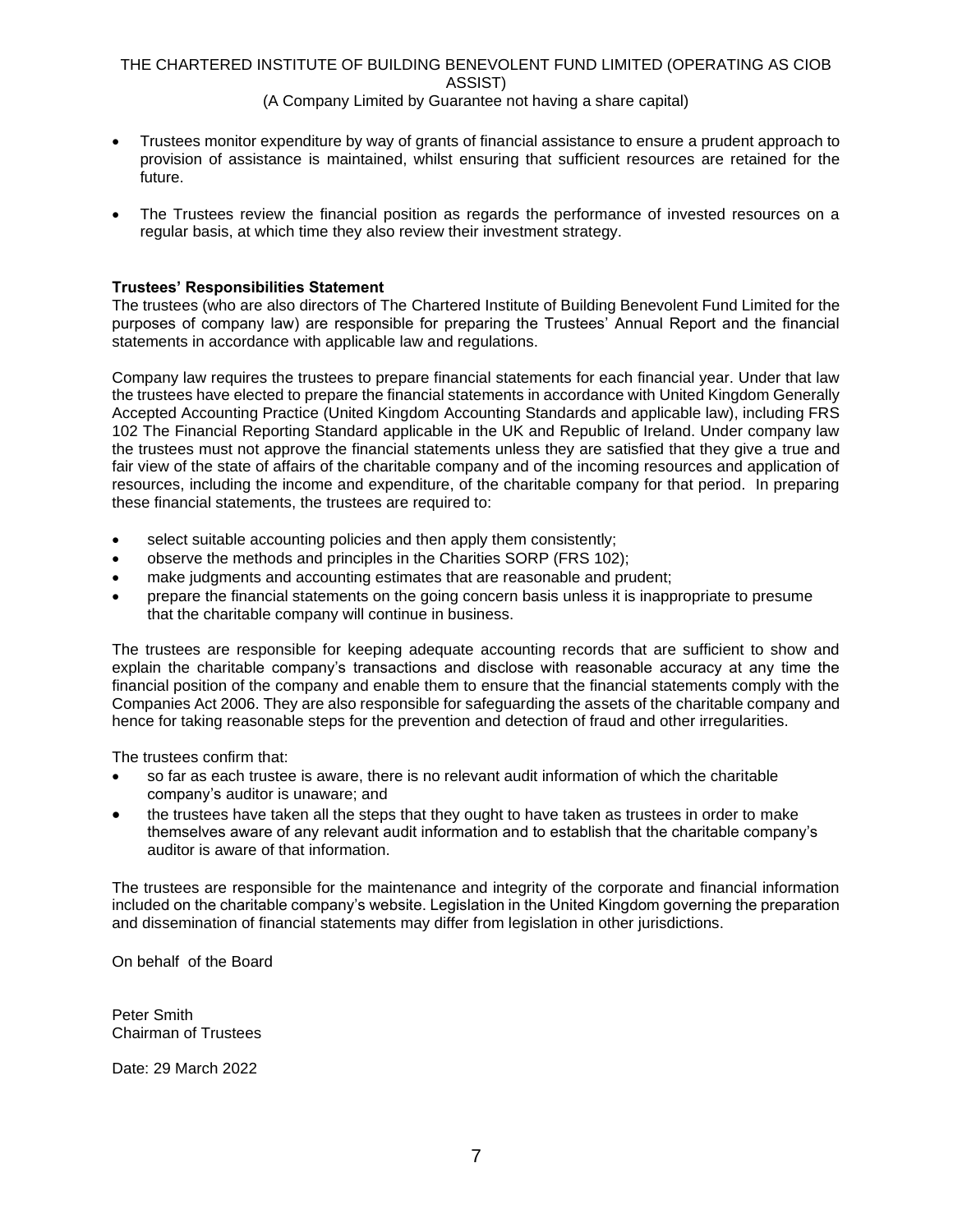# (A Company Limited by Guarantee not having a share capital)

# **Independent auditor's report to the members and trustees of the Chartered Institute of Building Benevolent Fund**

# **Opinion**

We have audited the financial statements of the Chartered Institute of Building Benevolent Fund for the year ended 31 December 2021 which comprise the Statement of Financial Activities, the Balance Sheet and notes to the financial statements, including a summary of significant accounting policies. The financial reporting framework that has been applied in their preparation is applicable law and United Kingdom Accounting Standards, including Financial Reporting Standard 102 *The Financial Reporting Standard applicable in the UK and Republic of Ireland* (United Kingdom Generally Accepted Accounting Practice).

In our opinion, the financial statements:

- give a true and fair view of the state of the charitable company's affairs as at 31 December 2021 and of the charitable company's net movement in funds, including the income and expenditure, for the year then ended;
- have been properly prepared in accordance with United Kingdom Generally Accepted Accounting Practice; and
- have been prepared in accordance with the requirements of the Companies Act 2006 and the Charities and Trustee Investment (Scotland) Act 2005 and regulation 8 of the Charities Accounts (Scotland) Regulations 2006.

## **Basis for opinion**

We conducted our audit in accordance with International Standards on Auditing (UK) (ISAs (UK)) and applicable law. Our responsibilities under those standards are further described in the Auditor's responsibilities for the audit of the financial statements section of our report. We are independent of the charity in accordance with the ethical requirements that are relevant to our audit of the financial statements in the UK, including the FRC's Ethical Standard, and we have fulfilled our other ethical responsibilities in accordance with these requirements. We believe that the audit evidence we have obtained is sufficient and appropriate to provide a basis for our opinion.

## **Conclusions relating to going concern**

In auditing the financial statements, we have concluded that the trustees' use of the going concern basis of accounting in the preparation of the financial statements is appropriate.

Based on the work we have performed, we have not identified any material uncertainties relating to events or conditions that, individually or collectively, may cast significant doubt on the charitable company's ability to continue as a going concern for a period of at least twelve months from when the financial statements are authorised for issue.

Our responsibilities and the responsibilities of the trustees with respect to going concern are described in the relevant sections of this report.

## **Other information**

The trustees are responsible for the other information. The other information comprises the information included in the Trustees' Report. Our opinion on the financial statements does not cover the other information and, except to the extent otherwise explicitly stated in our report, we do not express any form of assurance conclusion thereon.

In connection with our audit of the financial statements, our responsibility is to read the other information and, in doing so, consider whether the other information is materially inconsistent with the financial statements or our knowledge obtained in the audit or otherwise appears to be materially misstated. If we identify such material inconsistencies or apparent material misstatements, we are required to determine whether there is a material misstatement in the financial statements or a material misstatement of the other information. If, based on the work we have performed, we conclude that there is a material misstatement of this other information, we are required to report that fact. We have nothing to report in this regard.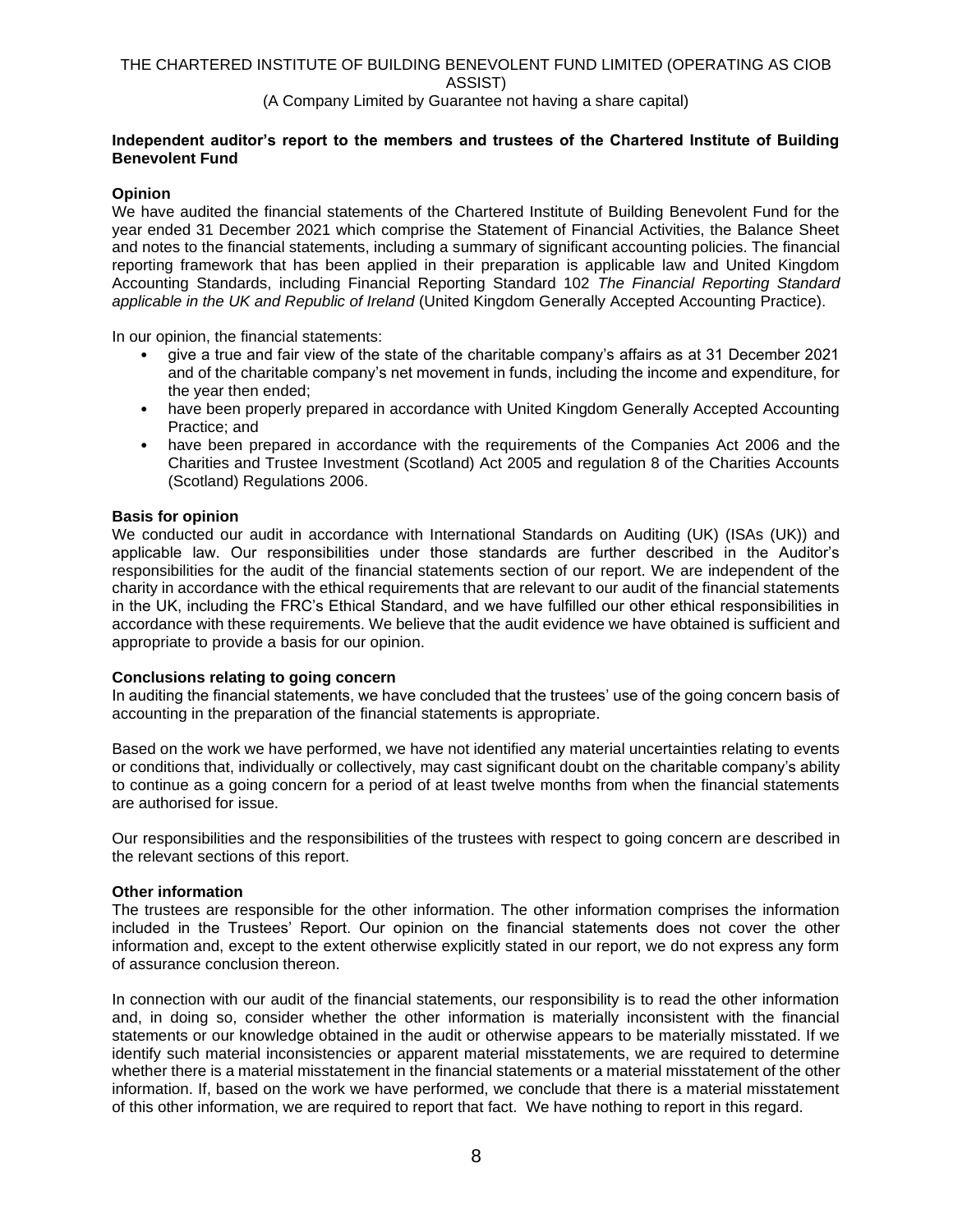# (A Company Limited by Guarantee not having a share capital)

# **Opinions on other matters prescribed by the Companies Act 2006**

In our opinion, based on the work undertaken in the course of the audit:

- the information given in the Trustees' Report (which includes the strategic report and the directors' report prepared for the purposes of company law) for the financial year for which the financial statements are prepared is consistent with the financial statements; and
- the strategic report and the directors' report included within the Trustees' Report have been prepared in accordance with applicable legal requirements.

#### **Matters on which we are required to report by exception**

In the light of the knowledge and understanding of the charitable company and its environment obtained in the course of the audit, we have not identified material misstatements in the Trustees' Report (which incorporates the strategic report and the directors' report).

We have nothing to report in respect of the following matters in relation to which the Companies Act 2006 and the Charity Accounts (Scotland) Regulations (as amended) require us to report to you if, in our opinion:

- adequate accounting records have not been kept by the charitable company; or
- the charitable company financial statements are not in agreement with the accounting records and returns; or
- certain disclosures of trustees' remuneration specified by law are not made; or
- we have not received all the information and explanations we require for our audit; or
- the trustees were not entitled to prepare the financial statements in accordance with the small companies' regime and take advantage of the small companies' exemptions in preparing the trustees' report and from the requirement to prepare a strategic report.

#### **Responsibilities of trustees for the financial statements**

As explained more fully in the trustees' responsibilities statement **set out on page 7,** the trustees (who are also the directors of the charitable company for the purposes of company law) are responsible for the preparation of the financial statements and for being satisfied that they give a true and fair view, and for such internal control as the trustees determine is necessary to enable the preparation of financial statements that are free from material misstatement, whether due to fraud or error.

In preparing the financial statements, the trustees are responsible for assessing the charitable company's ability to continue as a going concern, disclosing, as applicable, matters related to going concern and using the going concern basis of accounting unless the trustees either intend to liquidate the charitable company or to cease operations, or have no realistic alternative but to do so.

#### **Auditor's responsibilities for the audit of the financial statements**

Our objectives are to obtain reasonable assurance about whether the financial statements as a whole are free from material misstatement, whether due to fraud or error, and to issue an auditor's report that includes our opinion. Reasonable assurance is a high level of assurance but is not a guarantee that an audit conducted in accordance with ISAs (UK) will always detect a material misstatement when it exists. Misstatements can arise from fraud or error and are considered material if, individually or in the aggregate, they could reasonably be expected to influence the economic decisions of users taken on the basis of these financial statements.

Irregularities, including fraud, are instances of non-compliance with laws and regulations. We design procedures in line with our responsibilities, outlined above, to detect material misstatements in respect of irregularities, including fraud. The extent to which our procedures are capable of detecting irregularities, including fraud is detailed below:

Based on our understanding of the charitable company and the environment in which it operates, we identified that the principal risks of non-compliance with laws and regulations related to the requirements of charity law, and we considered the extent to which non-compliance might have a material effect on the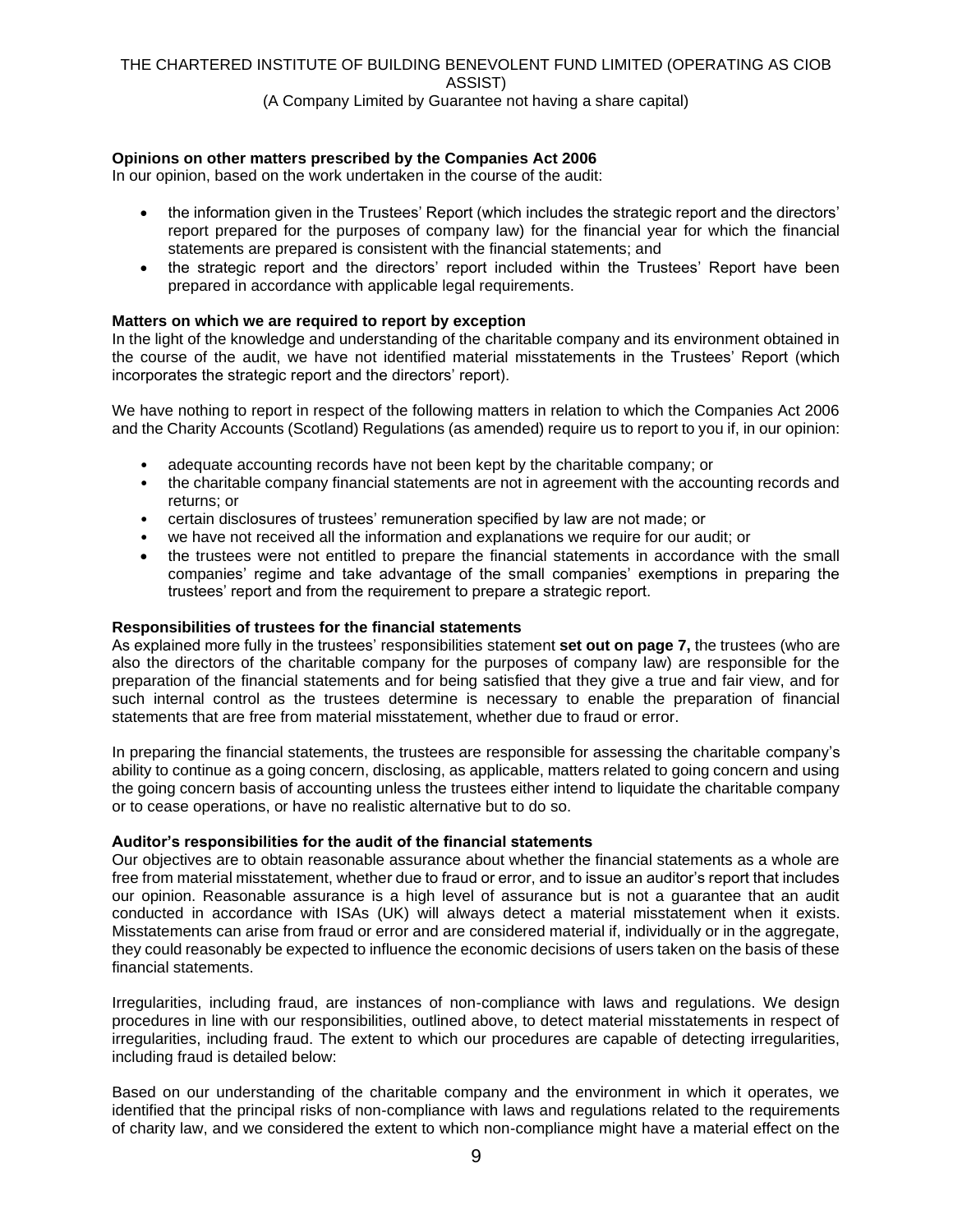## (A Company Limited by Guarantee not having a share capital)

financial statements. We also considered those laws and regulations that have a direct impact on the preparation of the financial statements such as the Companies Act 2006 and the Charities Act 2011.

We evaluated management's incentives and opportunities for fraudulent manipulation of the financial statements (including the risk of override of controls), and determined that the principal risks were related to recognition of voluntary income and grant expenditure. Audit procedures performed by the engagement team included:

- Discussions with management including consideration of known or suspected instances of noncompliance with laws and regulation and fraud;
- Evaluating management's controls designed to prevent and detect irregularities;
- Identifying and testing journals; and
- Substantive testing of revenue and expenditure, including cut-off tests.

A further description of our responsibilities for the audit of the financial statements is located on the Financial Reporting Council's website at: [www.frc.org.uk/auditorsresponsibilities.](http://www.frc.org.uk/auditorsresponsibilities) This description forms part of our auditor's report.

## **Use of our report**

This report is made solely to the charitable company's members, as a body, in accordance with Chapter 3 of Part 16 of the Companies Act 2006, section 44(1)(c) of the Charities and Trustee Investment (Scotland) Act 2005 and regulation 10 of the Charities Accounts (Scotland) Regulations 2006. Our audit work has been undertaken so that we might state to the charitable company's members those matters we are required to state to them in an Auditor's report and for no other purpose. To the fullest extent permitted by law, we do not accept or assume responsibility to anyone other than the charitable company and the charitable company's members as a body, for our audit work, for this report, or for the opinions we have formed.

**Jeremy Beard (Senior Statutory Auditor) 10 Queen Street Place For and on behalf of Haysmacintyre LLP, Statutory Auditors London** 

 **EC4R 1AG**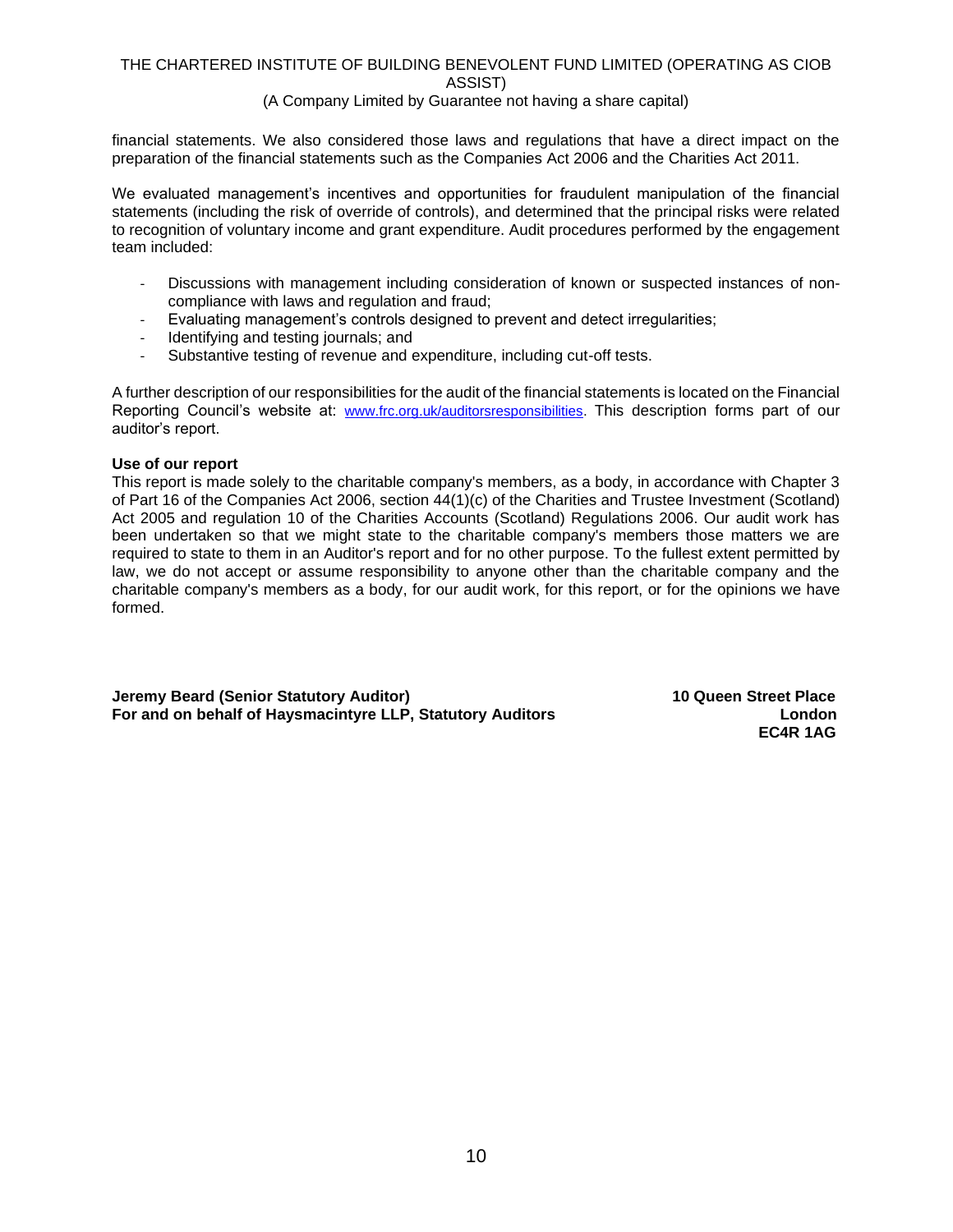# **STATEMENT OF FINANCIAL ACTIVITIES (INCORPORATING THE INCOME AND EXPENDITURE ACCOUNT) FOR THE YEAR ENDED 31 DECEMBER 2021**

|                                         | <b>Notes</b> | 2021                                | 2020                  |
|-----------------------------------------|--------------|-------------------------------------|-----------------------|
|                                         |              | £                                   | £                     |
|                                         |              | <b>Unrestricted</b><br><b>Funds</b> | Unrestricted<br>Funds |
| Income from:                            |              |                                     |                       |
| Donations                               | 3            | 64,040                              | 66,312                |
| Sponsorship Income                      |              | 3,250                               |                       |
| Investments                             | 4            | 25,735                              | 26,048                |
| <b>Total</b>                            |              | 93,025                              | 92,360                |
| <b>Expenditure on:</b>                  |              |                                     |                       |
| Charitable activities                   | 5            | 142,903                             | 130,146               |
| Raising funds                           | $\,6$        | 19,590                              | 15,504                |
| <b>Total</b>                            |              | 162,493                             | 145,650               |
| Net expenditure before investment gains |              | (69, 468)                           | (53, 290)             |
|                                         |              |                                     |                       |
| Net gain on investment                  | $\bf 8$      | 133,861                             | 91,203                |
| Net (Expenditure)/Income                |              | 64,393                              | 37,913                |
| <b>Reconciliation of funds</b>          |              |                                     |                       |
| Total funds brought forward             |              | 1,241,215                           | 1,203,302             |
| Total funds carried forward             |              | 1,305,608                           | 1,241,215             |

All amounts relate to continuing activities and there are no restricted, designated or endowment funds.

All recognised gains and losses are included in the Statement of Financial Activities.

The notes on pages 13 to 16 form part of these financial statements.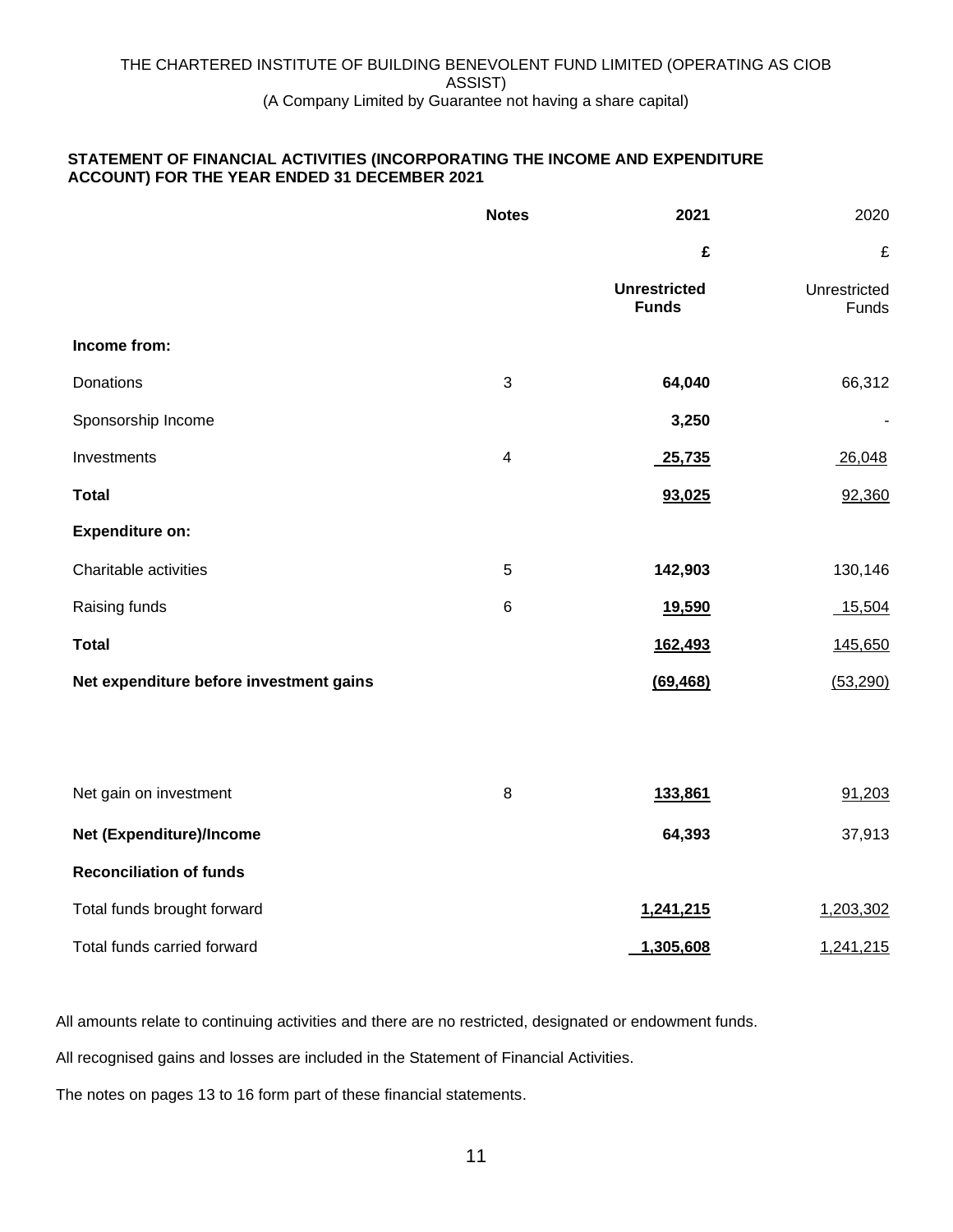# **BALANCE SHEET AT 31 DECEMBER 2021**

# Company Number: 2733932

|                                     | <b>Notes</b> |            | 2021       |           | 2020      |
|-------------------------------------|--------------|------------|------------|-----------|-----------|
| <b>FIXED ASSETS</b>                 |              |            | £          |           | £         |
| Investments                         | 8            |            | 1,412,583  |           | 1,267,881 |
| <b>Current Assets</b>               |              |            |            |           |           |
| Debtors                             | 9            | 10,429     |            | 12,973    |           |
| Cash at bank and in hand            |              | 13,971     |            | 7,789     |           |
|                                     |              | 24,400     |            | 20,762    |           |
| <b>Creditors</b>                    |              |            |            |           |           |
| Amounts falling due within one year | 10           | (131, 375) |            | (47, 428) |           |
|                                     |              |            |            |           |           |
| Net current assets                  |              |            | (106, 975) |           | (26, 666) |
| Total net assets                    |              |            | 1,305,608  |           | 1,241,215 |
|                                     |              |            |            |           |           |
| The funds of the charity            |              |            |            |           |           |
| Unrestricted funds                  |              |            | 1,305,608  |           | 1,241,215 |

This report has been prepared in accordance with the special provisions of the Companies Act 2006 relating to small companies.

Approved by the Board of Directors on 29 March 2022

Peter Smith Chairman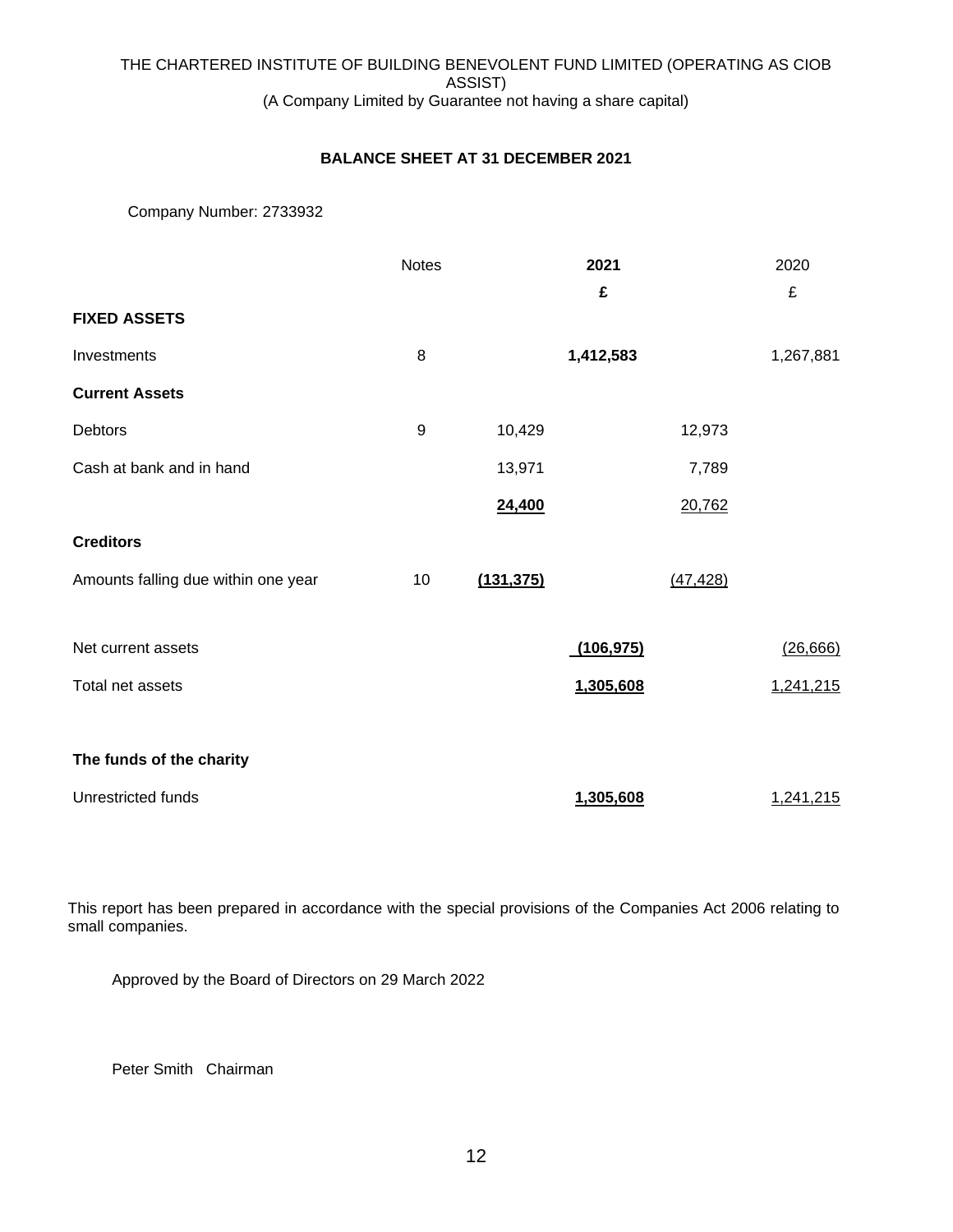# **NOTES TO THE FINANCIAL STATEMENTS**

### **1. Incorporation**

The Benevolent Fund is limited by guarantee and does not have a share capital. In the event of The Fund being wound up, the liability of each member to contribute to any deficiency is £1.

# **2. Principal accounting policies**

#### **Basis of accounting**

The financial statements have been prepared in accordance with Accounting and Reporting by Charities: Statement of Recommended Practice applicable to charities preparing their accounts in accordance with the Financial Reporting Standard applicable in the UK and Republic of Ireland (FRS 102) (Second Edition, effective 1 January 2019) - (Charities SORP (FRS 102)), the Financial Reporting Standard applicable in the UK and Republic of Ireland (FRS 102) and the Companies Act 2006.

The Chartered Institute of Building Benevolent Fund Limited meets the definition of a public benefit entity under FRS 102. Assets and liabilities are initially recognised at historical cost or transaction value unless otherwise stated in the relevant accounting policy note(s).

#### **Income**

Donations are received from members of CIOB in conjunction with their 2021 subscriptions. In addition, the amounts received in the fourth quarter of 2021 as an additional amount alongside CIOB 2021 subscriptions, are recognised in the year of receipt. Investment Income is recognised when receivable.

### **Expenditure**

Expenditure related to the furtherance of the charity's objects is shown as charitable activity. Governance costs are the costs related to the governance of the charity including Trustee expenses and the cost of audit. Support costs are directly apportioned to either charitable activities or raising funds as most appropriate. Grants are recognised when paid.

#### **Investments**

The Benevolent Fund's investment portfolio is managed by external investment managers and is stated at market value. Gains and losses on individual investments are treated as unrealised as the proceeds remain within the managed fund.

#### **Funds**

Unrestricted funds are available for use at the discretion of the Trustees in furtherance of the general objectives of the charity.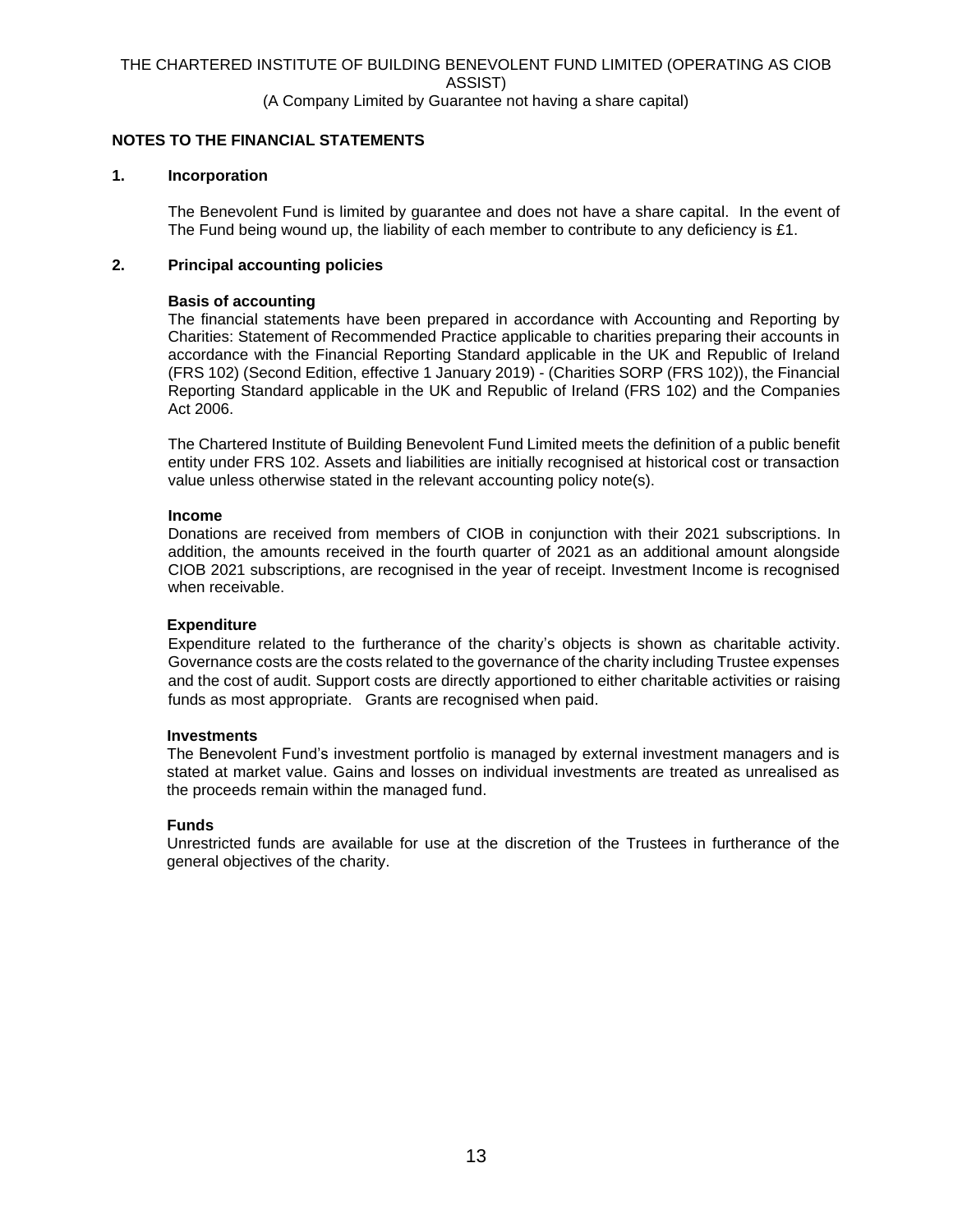# **NOTES TO THE FINANCIAL STATEMENTS (Continued)**

# **Estimates and judgements**

Management are required to make judgements and estimates that affect the application of policies and reported amounts of assets and liabilities, income and expenses. These estimates and associated assumptions are based on both historic experience and current factors that are believed to be reasonable under the circumstances. The results form the basis of current judgements about, for example, any impairment to the carrying values of assets that are not readily apparent from other sources.

## **3. Voluntary Income**

|    |                                 | 2021   | 2020   |
|----|---------------------------------|--------|--------|
|    |                                 | £      | £      |
|    | <b>Donations from Members</b>   | 55,820 | 61,653 |
|    | Gift Aid                        | 11,470 | 4,659  |
|    |                                 | 67,290 | 66,312 |
| 4. | <b>Investment Income</b>        |        |        |
|    |                                 | 2021   | 2020   |
|    |                                 | £      | £      |
|    | <b>Brewin Dolphin Portfolio</b> | 17,203 | 16,909 |
|    | <b>COIF Investment Fund</b>     | 8,532  | 9,139  |
|    |                                 | 25,735 | 26,048 |
| 5. | <b>Charitable activities</b>    |        |        |
|    |                                 | 2021   | 2020   |
|    |                                 | £      | £      |
|    | Welfare grants                  | 53,588 | 55,576 |
|    | Secretary costs                 | 33,882 | 45,794 |
|    | <b>Anxiety UK</b>               | 32,388 | 18,484 |
|    | Other expenses                  | 14,687 | 1,854  |
|    | <b>Governance Costs</b>         | 8,358  | 8,438  |

Welfare grants are awarded to eligible individuals on the basis of financial hardship. Eligible individuals include members and staff of CIOB and their families.

**142,903** 130,146

The Fund Secretary costs are apportioned across charitable activities, raising funds and governance costs based on time spent on each area. In 2021 there is a decreased apportionment of Secretary's time to charitable activities 70% (2020 80%). This reflects a decrease of time expended between casework and support activities.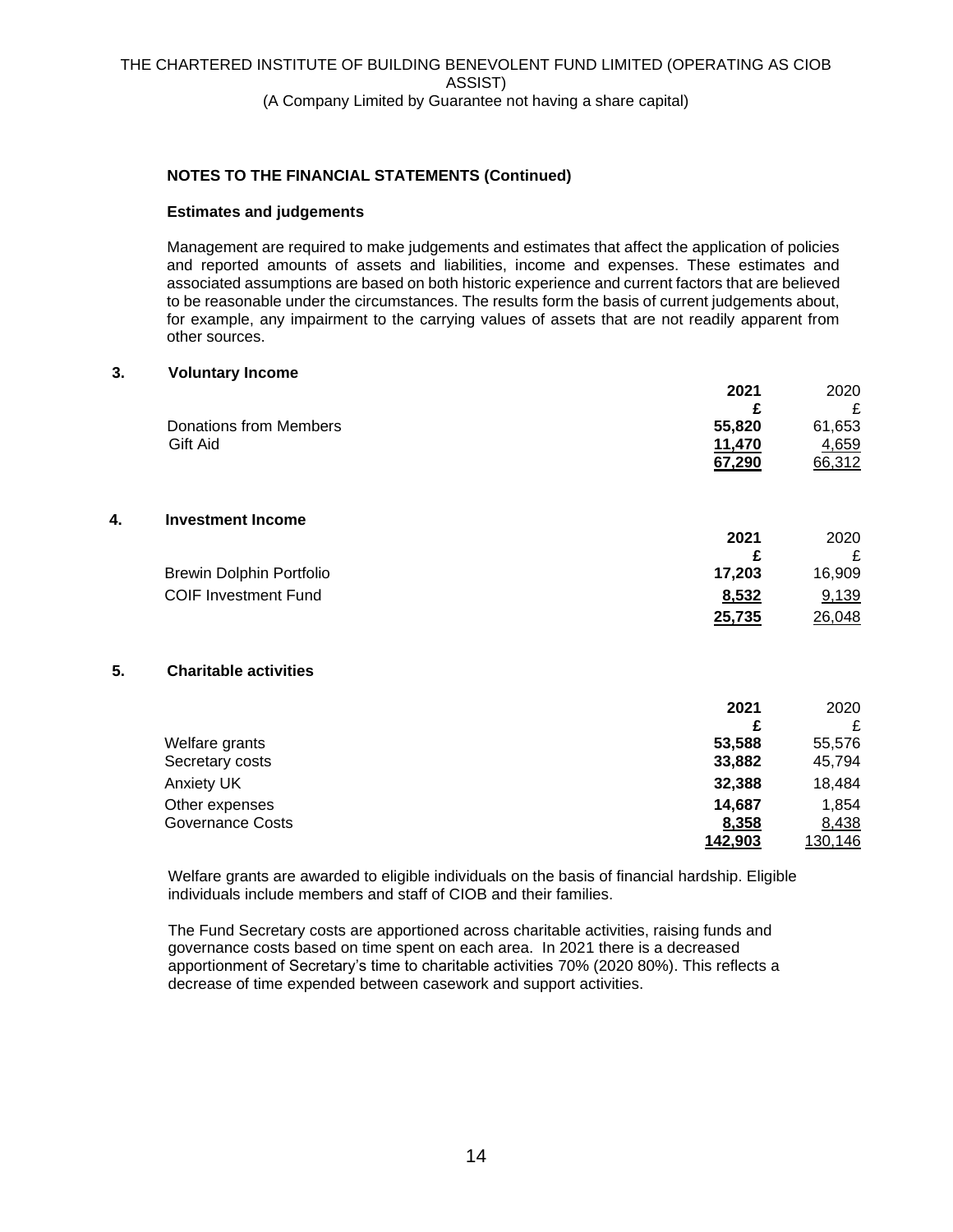# **NOTES TO THE FINANCIAL STATEMENTS (Continued)**

|    |                                       | 2021   | 2020   |
|----|---------------------------------------|--------|--------|
| 6  | <b>Raising Funds</b>                  | £      | £      |
|    | Direct costs                          | 8,764  | 7,058  |
|    | Secretary costs                       | 9,680  | 7,441  |
|    | Governance costs                      | 1,146  | 1,005  |
|    |                                       | 19,590 | 15,504 |
| 6a | Governance costs                      |        |        |
|    | Governance related costs of Secretary | 4,841  | 3,381  |
|    | <b>Audit and Professional Fees</b>    | 3,754  | 5,295  |
|    | Trustee and Secretary's expenses      | 909    | 6,264  |
|    |                                       | 9,504  | 19,940 |
|    |                                       |        |        |

Governance costs are apportioned across the activities to which they relate on the basis of overall direct cost.

# **Auditor's remuneration**

Included in Audit and Professional Fees expenditure is Audit Fee of £3,150 (2020 £3,000).

# **7. Directors and staff**

The Key Management Personnel comprise the Trustees and the Secretary. None of the trustees receive any emoluments for their services to The Benevolent Fund. Two Trustees claimed £339.59 in expenses in 2021 (no trustees claimed expenses in 2020).

The Benevolent Fund has no staff, and the Secretary is seconded by the CIOB, their employer.

# **8. Fixed asset investments**

| At market value                                                     | Charities<br>Official<br>Investment<br>Fund<br>£ | Managed<br>Investment<br>Portfolio<br>£  | Total<br>£                                          |
|---------------------------------------------------------------------|--------------------------------------------------|------------------------------------------|-----------------------------------------------------|
| 1 January 2021<br>Additions<br><b>Net Gains</b><br>31 December 2021 | 291,024<br>40,260<br>331,284                     | 976,857<br>10,840<br>93,602<br>1,081,299 | 1,267,881<br>10,840<br><u>133,862 </u><br>1,412,583 |
| At cost                                                             |                                                  |                                          |                                                     |
| 31 December 2021                                                    | 173,473                                          | 831,937                                  | 1,005,410                                           |
| 31 December 2020                                                    | 173,473                                          | 690,075                                  | 863,548                                             |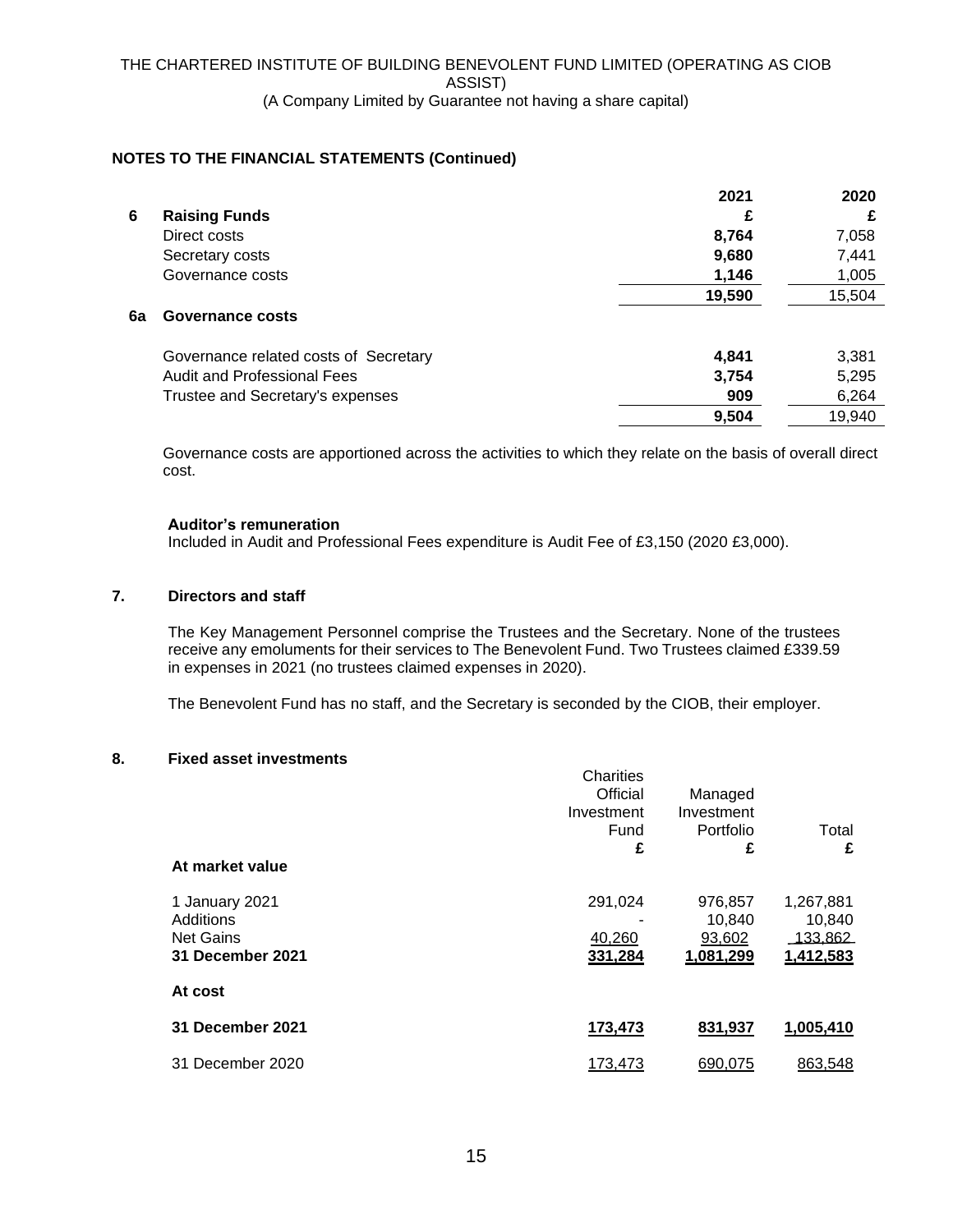# **NOTES TO THE FINANCIAL STATEMENTS (Continued)**

There are no individual investments representing more than 5% of the managed investment portfolio as at 31 December 2021, which was invested as follows: **Market** 

|                      | <b>Market</b> | Cost    |
|----------------------|---------------|---------|
|                      | value         |         |
|                      | £             |         |
| UK Bonds             | 89,265        | 94,188  |
| Overseas Bonds       | 48.514        | 15,855  |
| <b>UK Equities</b>   | 241,022       | 157,579 |
| Overseas Investments | 608,938       | 369,754 |
| Cash                 | 16,815        | 15,882  |
| Commodities          | 76,745        | 36,817  |
|                      | 1,081,299     | 690.075 |

The Fund views the portfolio as a single class of investments, albeit that the composition of the portfolio at the balance sheet date is as set out in the market value analysis table above.

# **9. Debtors**

| .                              |        |        |
|--------------------------------|--------|--------|
|                                | 2021   | 2020   |
|                                |        |        |
| Accrued income                 | 4.164  | 4.658  |
| Prepayments and Accrued Income | 6.265  | 8.315  |
|                                | 10.429 | 12.973 |

# **10. Creditors: amounts falling due within one year**

|                 | 2021    | 2020   |
|-----------------|---------|--------|
|                 | £       | £      |
| Trade creditors | 15,256  | 8,315  |
| Accruals        | 4.559   | 6,420  |
| Owed to CIOB    | 111,560 | 32,693 |
|                 | 131,375 | 47,428 |

# **11. Commitments**

The Benevolent Fund has no commitments other than those shown in the financial statements.

## **12. Cash flow statement**

The Benevolent Fund has taken advantage of the exemption to not prepare a cash flow statement on the grounds that it is a small company.

# **13. Related party transactions**